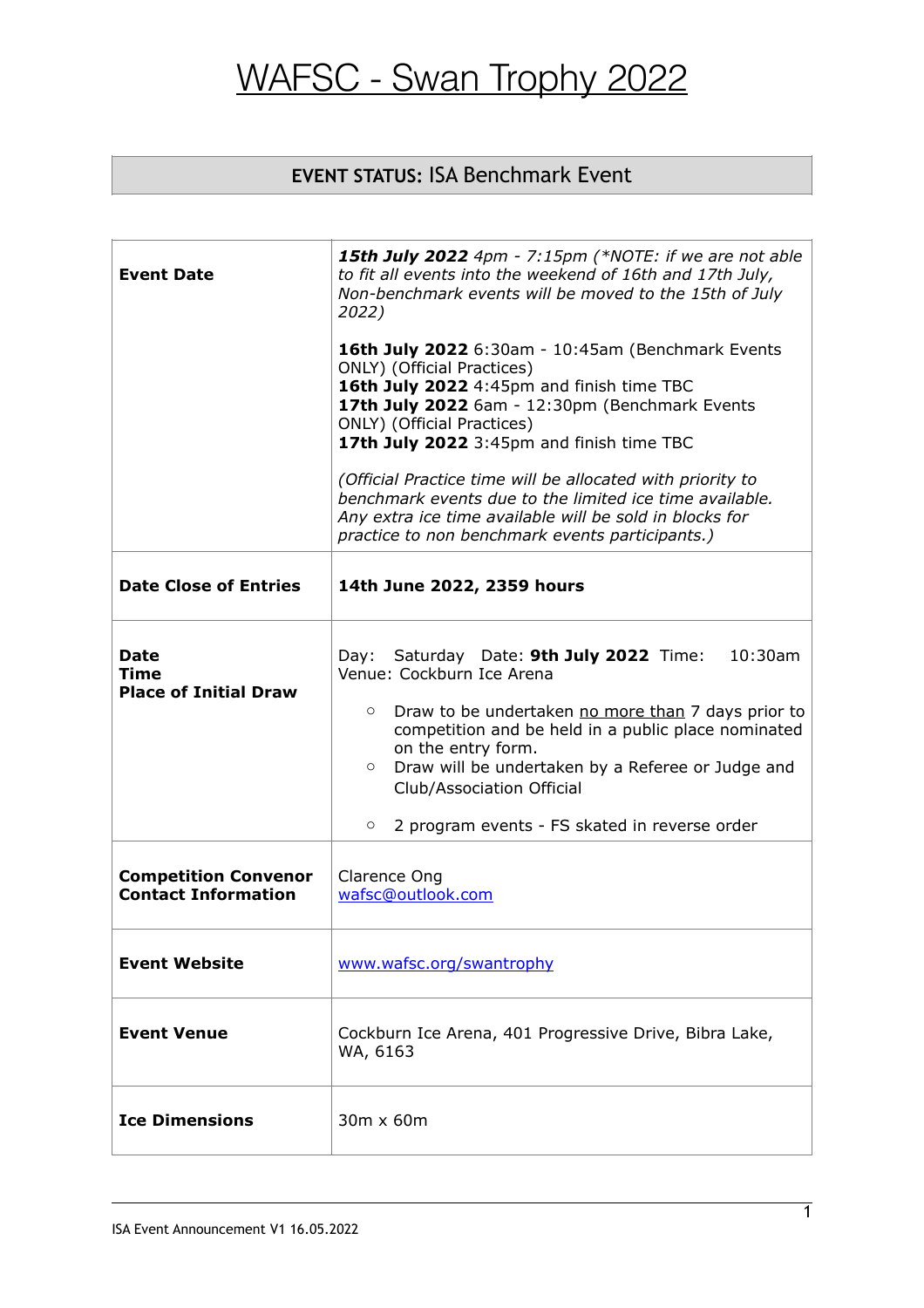| <b>Technical</b><br><b>Requirements</b> | As per current <b>ISU</b> and <b>ISA Technical</b> requirements<br>$\circ$<br>refer:<br>ISU Special Regulations and Technical Rules<br>$\circ$<br><b>ISU Communications</b><br>$\circ$<br>ISA Regulations and Communications<br>$\circ$ |  |  |
|-----------------------------------------|-----------------------------------------------------------------------------------------------------------------------------------------------------------------------------------------------------------------------------------------|--|--|
| <b>Other Requirements</b>               | Nil                                                                                                                                                                                                                                     |  |  |
| <b>Results</b>                          | The IJS (ISU Judging System) will be used for all Divisions<br>Aussie Skate, Preliminary and above.<br>Results displayed or announced will remain provisional until                                                                     |  |  |
|                                         | the results are certified by the segment Referee and<br>Technical Controller on the official result form.                                                                                                                               |  |  |
| <b>Event Officials</b>                  | Judges:<br>WAFSC will work in collaboration with WAISA for local<br>official availability. Interstate/ international judges for any<br>scheduled events are by invitation.                                                              |  |  |
|                                         | <b>Officials:</b><br>Referee, Technical Controller and/or Technical Specialist<br>and Data Operator/Video Replay Operator for any<br>scheduled events are by invitation.                                                                |  |  |
|                                         | The LOC will cover the accomodation and travel cost of<br>invited officials from the 15th July 2022 - 18th July<br>2022.                                                                                                                |  |  |
|                                         |                                                                                                                                                                                                                                         |  |  |
|                                         |                                                                                                                                                                                                                                         |  |  |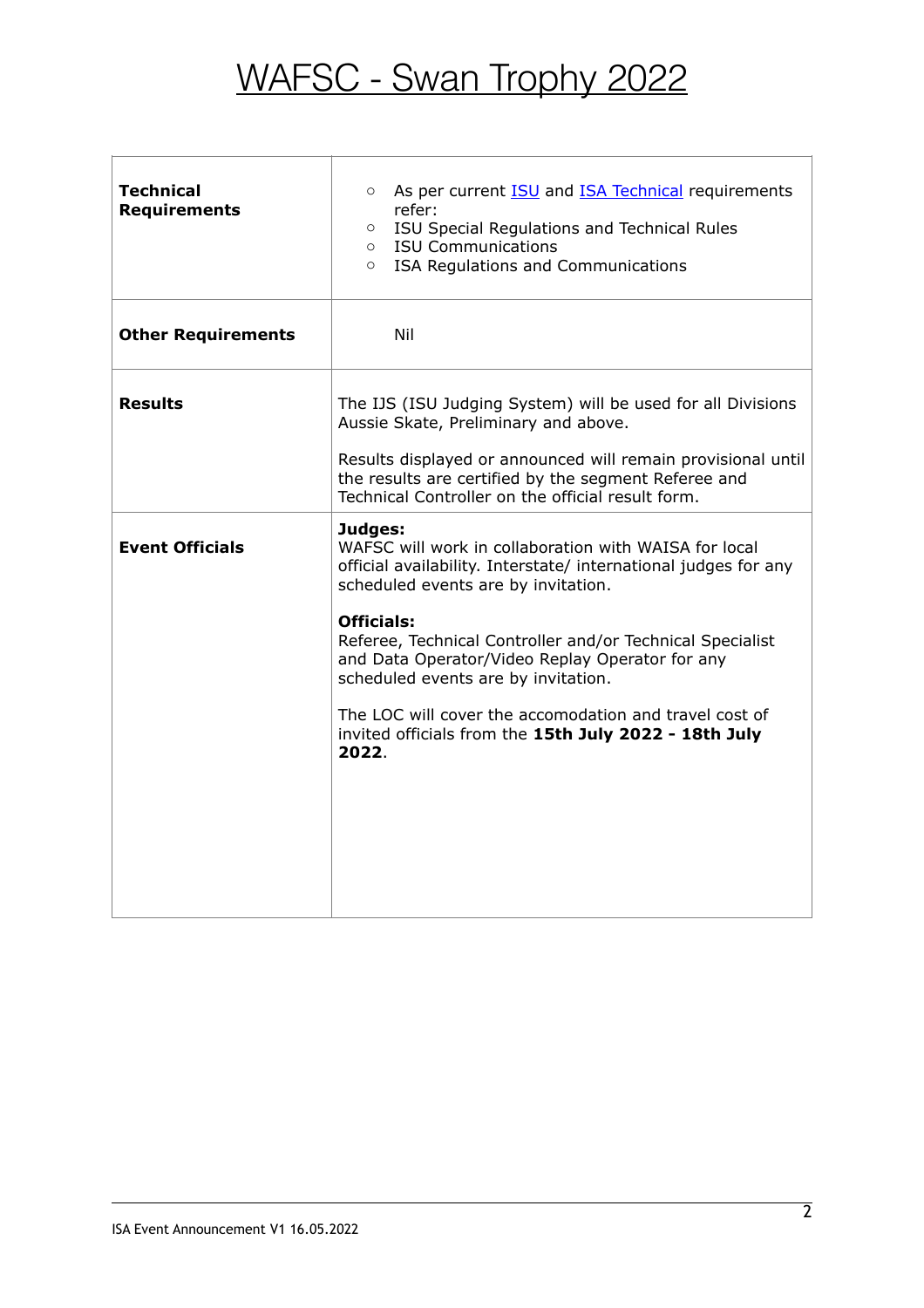T

| <b>Membership</b><br><b>Requirements</b> | At close of entries, all Australian competitors must be a full<br>financial member of their relevant State Association and an<br>affiliated club. (Inclusive of ISA Insurance Registration<br>either directly or via their state association).<br>The membership must be valid during the full competition<br>period.<br>All Aussie Skate™ entrants must also be registered with<br>ISA Aussie Skate™ and currently enrolled in Aussie Skate™<br>Overseas entrants must be financial members of an ISU<br>member skating organisation and/or its affiliates, as<br>required by their national organization; the membership<br>must be valid during the full competition period.<br>Club members are members as at the 1st May 2022. |  |
|------------------------------------------|-------------------------------------------------------------------------------------------------------------------------------------------------------------------------------------------------------------------------------------------------------------------------------------------------------------------------------------------------------------------------------------------------------------------------------------------------------------------------------------------------------------------------------------------------------------------------------------------------------------------------------------------------------------------------------------------------------------------------------------|--|
| <b>Insurance/Liability</b>               | All members of State Associations are covered under the<br>ISA National Insurance Policy while participating in the<br>event. This policy includes Sport Accident cover.<br>ISA & WAFSC assume no responsibility for other persons in<br>connection with this event.<br>ISA & WAFSC recommends that any person travelling to an<br>interstate event consider personal travel insurance.                                                                                                                                                                                                                                                                                                                                             |  |
| <b>Eligibility to Compete</b>            | Skaters Preliminary and above must have passed the<br>relevant test level/s at the close of entries.<br>Competitors in Aussie Skate™ divisions must compete at<br>the highest test level passed by the competition closing<br>date and cannot enter a level lower than that which they<br>have previously competed.<br>Aussie Skate refer: ISA Communication101                                                                                                                                                                                                                                                                                                                                                                     |  |
| <b>Practice Sessions</b>                 | Official Practice session will be provided for all ISA<br>Benchmark Events ONLY, Basic Novice to Senior.<br>Other divisions may be offered practices at an additional<br>cost subject to space available.                                                                                                                                                                                                                                                                                                                                                                                                                                                                                                                           |  |

f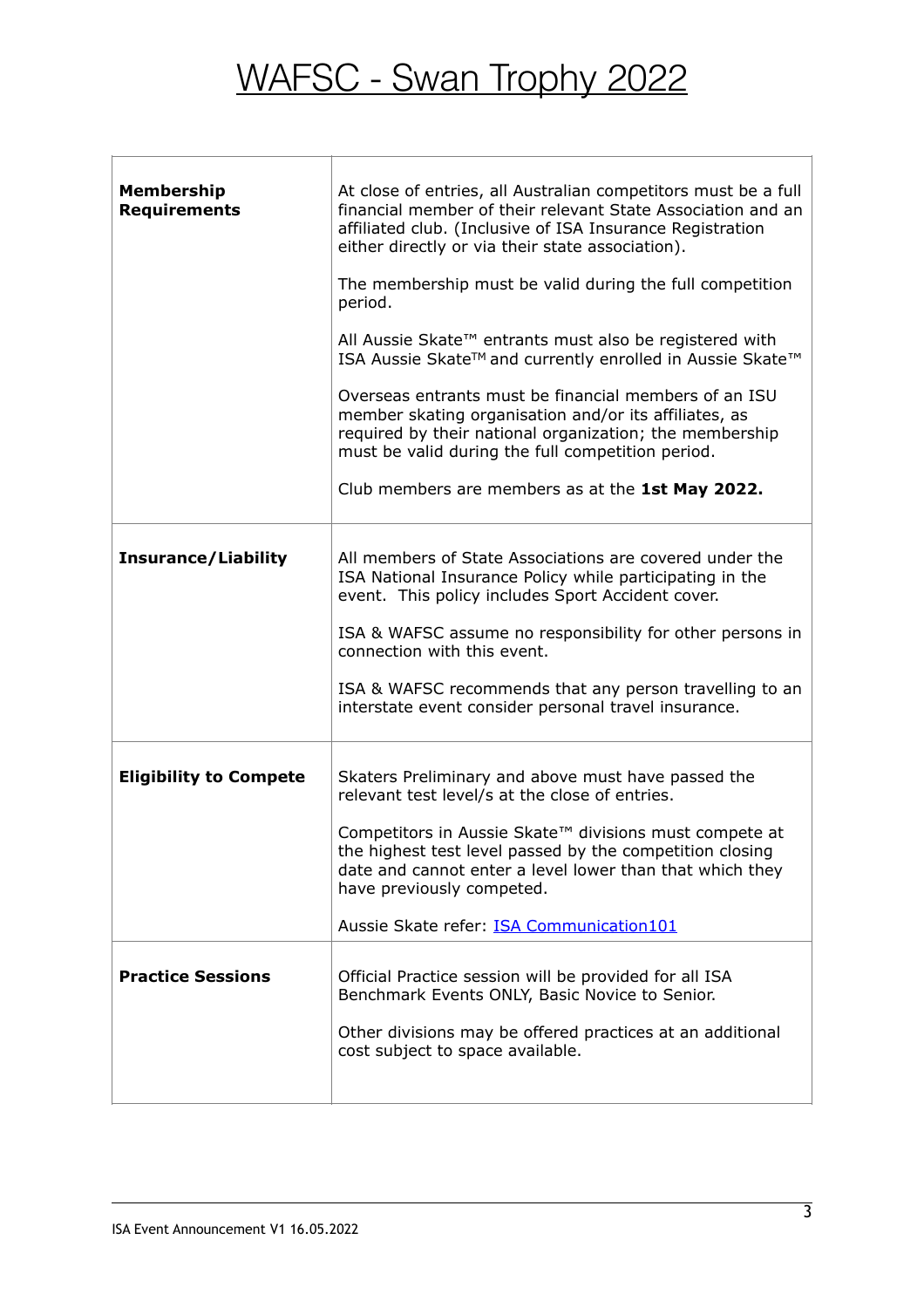| <b>COMPETITION ENTRY DETAILS</b>             |                                                                                                                                                                                                                                                                                                   |  |  |  |
|----------------------------------------------|---------------------------------------------------------------------------------------------------------------------------------------------------------------------------------------------------------------------------------------------------------------------------------------------------|--|--|--|
| <b>Entry Process</b>                         | All Entries must be submitted through the club website:<br>www.wafsc.org/swantrophy                                                                                                                                                                                                               |  |  |  |
| <b>Payment Process</b>                       | Specify payment option:<br>All payments must be submitted through the club website:<br>www.wafsc.org/swantrophy                                                                                                                                                                                   |  |  |  |
| <b>Entry Conditions</b>                      | Entries will not be considered complete unless accompanied by:<br>Full Payment paid on entry<br>$\circ$<br>Music File - submitted to be received on entry or before<br>$\circ$<br>27th June 2022.                                                                                                 |  |  |  |
|                                              | Planned Program Content Sheet (PPC) for all IJS-level<br>$\circ$<br>programs to be received on entry or before 27th June<br>2022.<br>* Late entries may be accepted subject to a \$75 late entry<br>penalty fee.                                                                                  |  |  |  |
| <b>Divisions</b>                             | Singles: Aussie Skate Level 4, Preliminary, Elementary, Adults<br>divisions, Copper - Elite.<br>ISA Benchmark Event Singles: Basic Novice, Intermediate<br>Novice, Intermediate, Advanced Novice, Junior and Senior,                                                                              |  |  |  |
| <b>Withdrawals</b>                           | Refund only with a medical certificate provided <b>before the</b><br>draw. No refund permitted after the draw.<br>A 50% to cover costs may be deducted from the refund.                                                                                                                           |  |  |  |
| <b>Conditions for</b><br><b>Online Entry</b> | All Interstate competitors must notify their relevant state<br>association of their entry submission prior to entering.<br>All state associations will be asked to confirm that entrants are<br>full financial members in good standing, of both the state<br>association and an affiliated club. |  |  |  |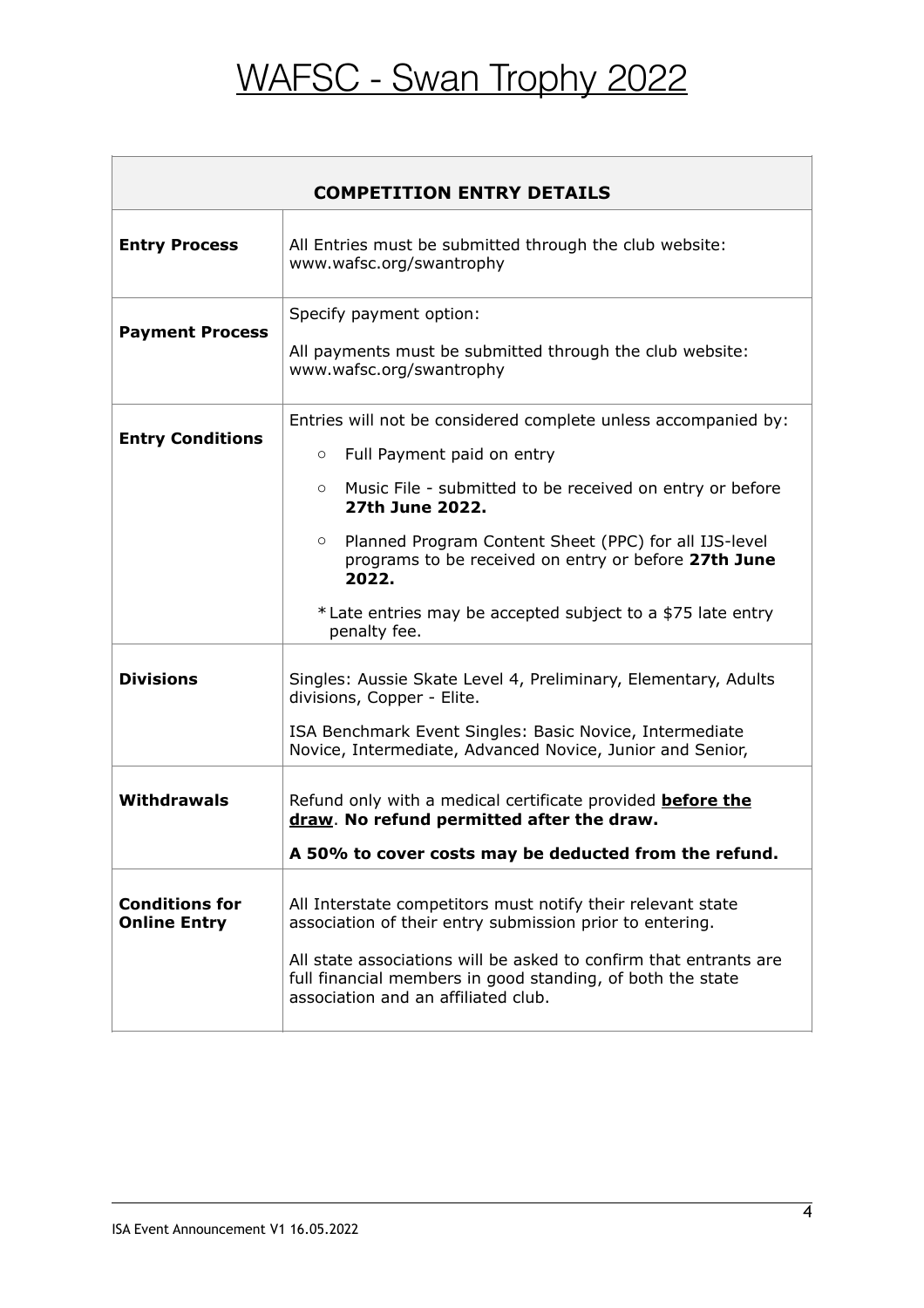| <b>Music</b>                     | Online / direct to LOC / via entrant's State Association<br><b>Refer ISA Music Protocol</b>                                                                                                                                                                                                                                                                                                                                                                                                                                                                                                                                                                                                                                                                                                                       |
|----------------------------------|-------------------------------------------------------------------------------------------------------------------------------------------------------------------------------------------------------------------------------------------------------------------------------------------------------------------------------------------------------------------------------------------------------------------------------------------------------------------------------------------------------------------------------------------------------------------------------------------------------------------------------------------------------------------------------------------------------------------------------------------------------------------------------------------------------------------|
|                                  | Electronically: All competitors will submit a copy of their music<br>electronically via the upload link on the LOC website. If not<br>received by close of entries, the entry will be considered<br>incomplete.<br>All files must be submitted in the following format: mP3/Wav/<br>m4a (as decided by LOC)<br>Standard File Naming: Division_Segment_Name_RunTime<br><b>IJS Technical</b><br>e.g. ElementaryMen_FS_DavidSmith_2m3s<br>e.g. AdvNovDance_FD_JaneSmith_JohnDavis_3m10s<br>e.g. JuniorLadies_SP_JaneSmith_2m45s<br>e.g. AdultSynchro_FS_TeamMelody_3m30s<br><b>IJS Artistic</b><br>Art_Division e.g. Art_Elementary-DonnaSmith_1m40s<br><b>Aussie Skate Technical</b><br>[AS_Division] e.g. AS_FS2_Donna Smith_1m30s<br><b>Aussie Skate Artistic</b><br>ASAR_Division e.g. ASAR_FS2_DonnaSmith_1m30s |
| <b>Other Music file</b><br>notes | All competitors must have on hand at the event, a backup copy<br>of their competition music on CD (or other device e.g. USB as<br>permitted).<br>Music (ISU Rule 343 Singles, Pairs & Dance and ISU Rule<br>823 SYS): Please note paragraphs 1a), 1b), 1c), 2, 3, 4, re:                                                                                                                                                                                                                                                                                                                                                                                                                                                                                                                                          |
|                                  | <b>Music Reproduction.</b><br>Each program (short program, free skating, short dance, free<br>dance) must be recorded on a separate file and labelled with<br>competitor division, name and running time of the music.<br>The electronic playlist will be deleted at the end of competition.<br>All music remains the property of the skater and will not be<br>shared or re-used.                                                                                                                                                                                                                                                                                                                                                                                                                                |
| <b>PPC</b>                       | Online / direct to LOC / via entrant's State Association                                                                                                                                                                                                                                                                                                                                                                                                                                                                                                                                                                                                                                                                                                                                                          |
| <b>Schedule</b>                  | A schedule of events will be provided following the closing of<br>entries and published on the LOC website                                                                                                                                                                                                                                                                                                                                                                                                                                                                                                                                                                                                                                                                                                        |
| <b>Awards/Trophies</b>           | Trophies/Medals will be awarded to the first three place-getters of<br>each division.                                                                                                                                                                                                                                                                                                                                                                                                                                                                                                                                                                                                                                                                                                                             |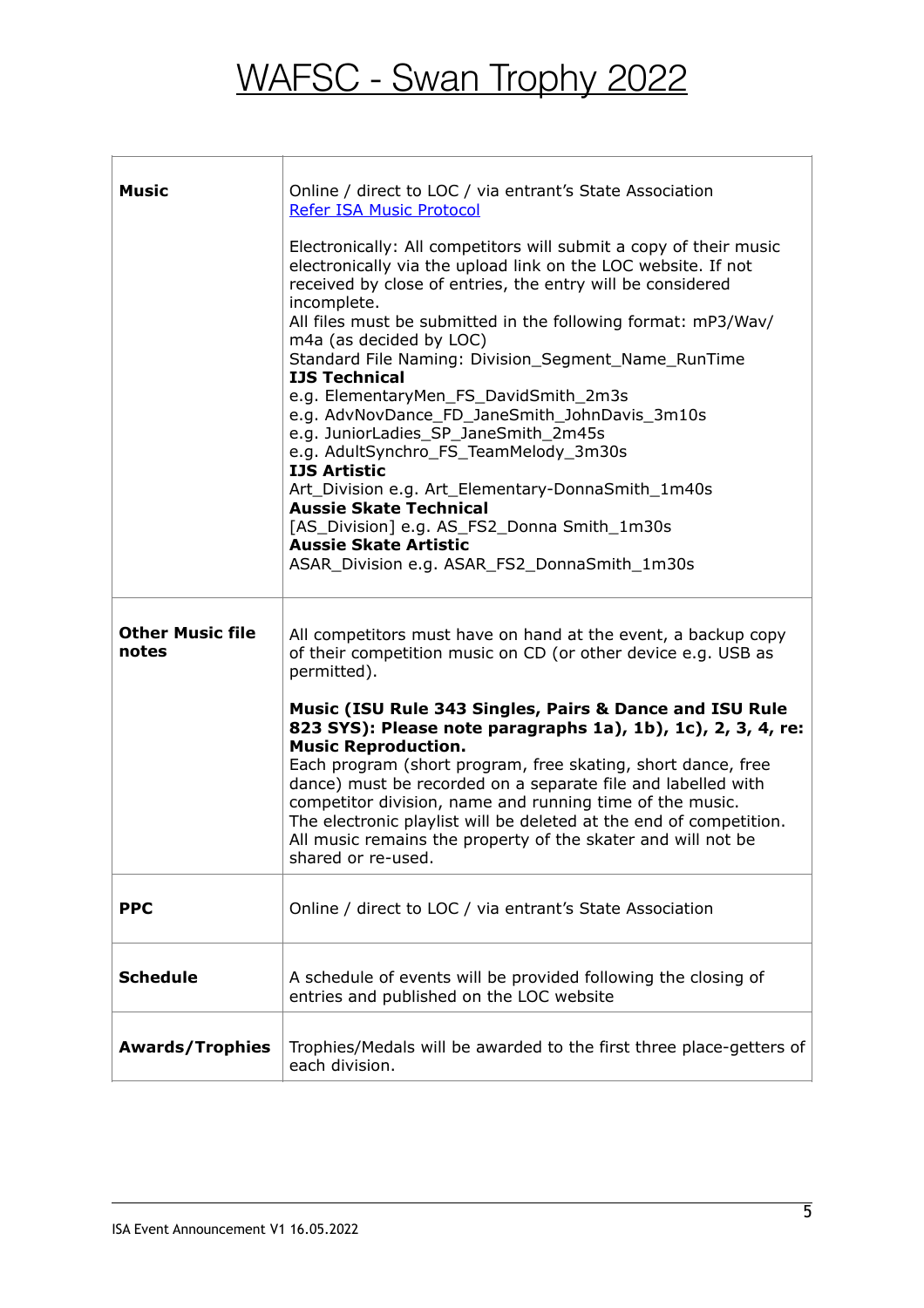| <b>ENTRY FEES AND DIVISIONS</b>                                               |                                            |                                |  |  |  |
|-------------------------------------------------------------------------------|--------------------------------------------|--------------------------------|--|--|--|
| <b>DIVISION</b>                                                               | <b>WAFSC</b><br><b>Member Entry</b><br>Fee | Non Member<br><b>Entry Fee</b> |  |  |  |
| Singles: Aussie Skate                                                         | \$135                                      | \$150                          |  |  |  |
| Singles: Preliminary, Elementary, Adult Copper,<br>Adult Bronze, Adult Silver | \$155                                      | \$170                          |  |  |  |
| Singles: Adult Gold, Adult Masters, Adult Elite                               | \$165                                      | \$180                          |  |  |  |
| Singles: Basic Novice, Intermediate Novice,<br>Intermediate                   | \$185                                      | \$200                          |  |  |  |
| Singles: Advanced Novice, Junior, Senior                                      | \$225                                      | \$240                          |  |  |  |

### **EVENT REGISTRATION**

Competitors must register **at least 1 hour** prior to their scheduled event

#### **PHOTOGRAPHY**

For private photographers, please note that no flash photography is permitted in practice, warm-ups or events, as it may be dangerous to the skaters.

All private photographers are required to register at the Information/Registrations desk on the day of the event or when registering through the online registration form.

#### **VIDEOGRAPHY**

Video Recording: Individuals using video cameras will be required to register at the Information / Registration desk on the day of the event.

VIDEOING OF PRACTICE SESSIONS AND OFFICIAL WARMUPS IS **NOT PERMITTED.**